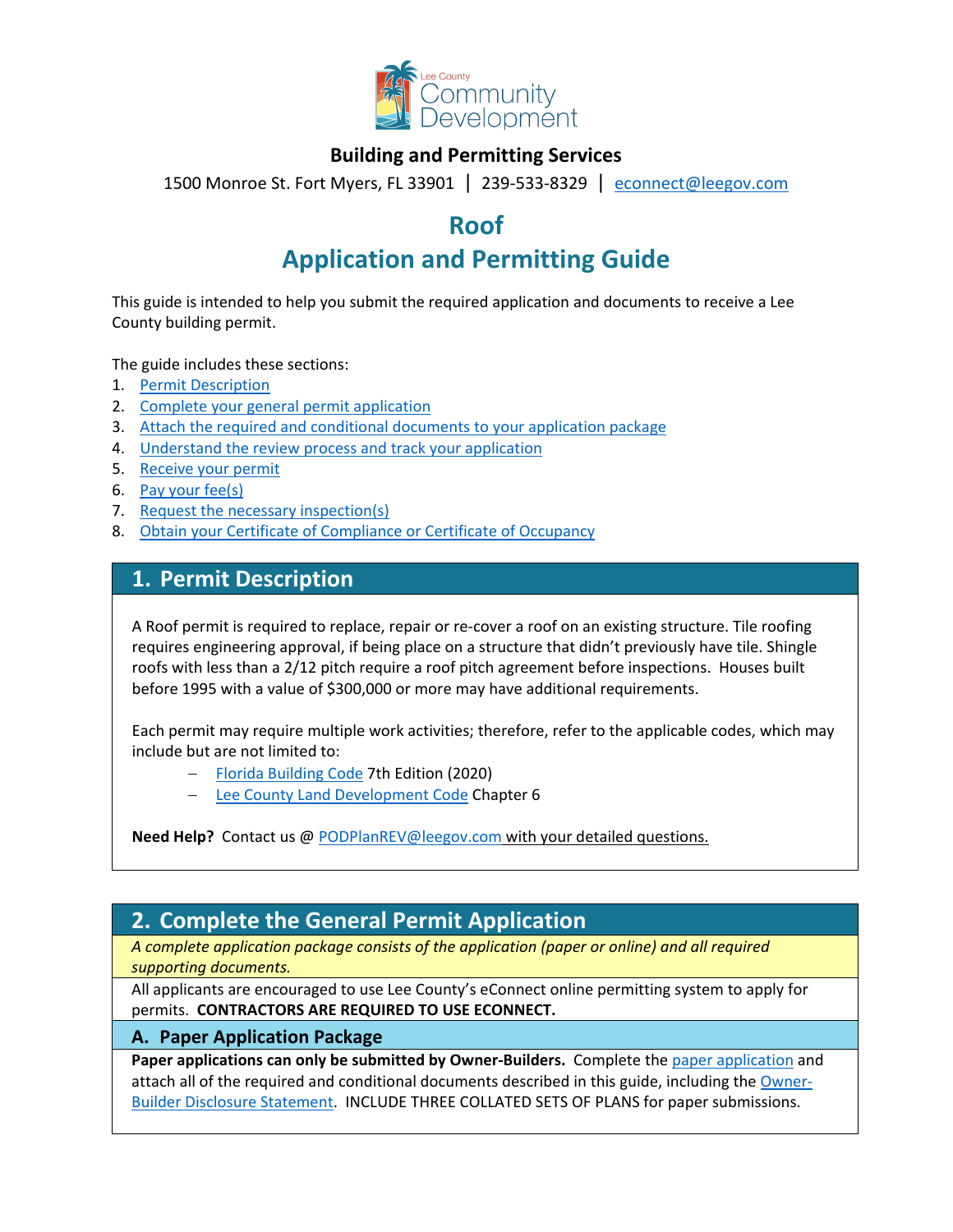A paper application package must be submitted in person to the Building Department. The office is located at the Lee County Public Works Building, first floor, 1500 Monroe St., Fort Myers, FL 33901.

## **B. eConnect Application Package (Electronic Submission)**

#### **Register for eConnect**

To apply for a Lee County permit online, you must first register at [eConnect.](https://accelaaca.leegov.com/aca/) Instructions for **New Users: Register for an Account** are included on the eConnect login page.

Review the **eConnect Users Guide** for more details about using eConnect.

Also see **eConnect Instructions** highlighted throughout this guide.

#### **eConnect Steps**

Once you have logged into [eConnect,](https://accelaaca.leegov.com/aca/) select the *Permitting* menu to *Create an Application*. Review the general disclaimer terms and select the checkbox to *Continue Application*.

#### **1. Select a Record Type**

On the *Select a Record Type* screen, select **Trades** >> **Roof**. Or search on the term *Roof*. Select the radio button and *Continue Application*.

- **2. Provide the Property Information** (\* indicates required fields) to identify the property for which the permit will be used. Lookup the property information using one of the options below, then click *Search:*
	- Address (using the required fields Street No., Street Name); or
	- Parcel (using Parcel Number).

**eConnect Instructions:** If multiple addresses are found, they will be displayed in the *Address Search Result List.* Use the radio button to select the desired record, then click *Select.*

Once search results are displayed, the other fields on the screen will automatically populate. Review information for accuracy and *Continue Application.*

### **3. Applicant and Contacts**

If a licensed contractor is providing the service for this permit, they must have either a Stateissued license registered with Lee County or have a Lee County-issued certificate of competency. Both require a current Certificate of Insurance for liability and workers' compensation AND/OR a current workers' compensation exemption status with the State of Florida. Verify Lee County contractor registration at [Contractor Search](https://www.leegov.com/dcd/ContLic/ActCont) or contact Contractor Licensing at [ContractorLicensing@leegov.com](mailto:ContractorLicensing@leegov.com) or 239-533-8895.

Note: If the applicant is an owner-builder and not a licensed contractor, a[n Owner-Builder](https://www.leegov.com/dcd/PermittingDocs/OwnerBldrDisclosure.pdf)  [Disclosure Statement](https://www.leegov.com/dcd/PermittingDocs/OwnerBldrDisclosure.pdf) must be attached to the application.

To associate the Applicant and Contact(s) with the permit application, use either: *Select from Account* or *Add New*.

Note: The Applicant listed in eConnect will receive all notifications from the County related to their application.

### **4. Project Detail Fields**

Complete all applicable fields. An explanation of certain fields has been provided below for your reference.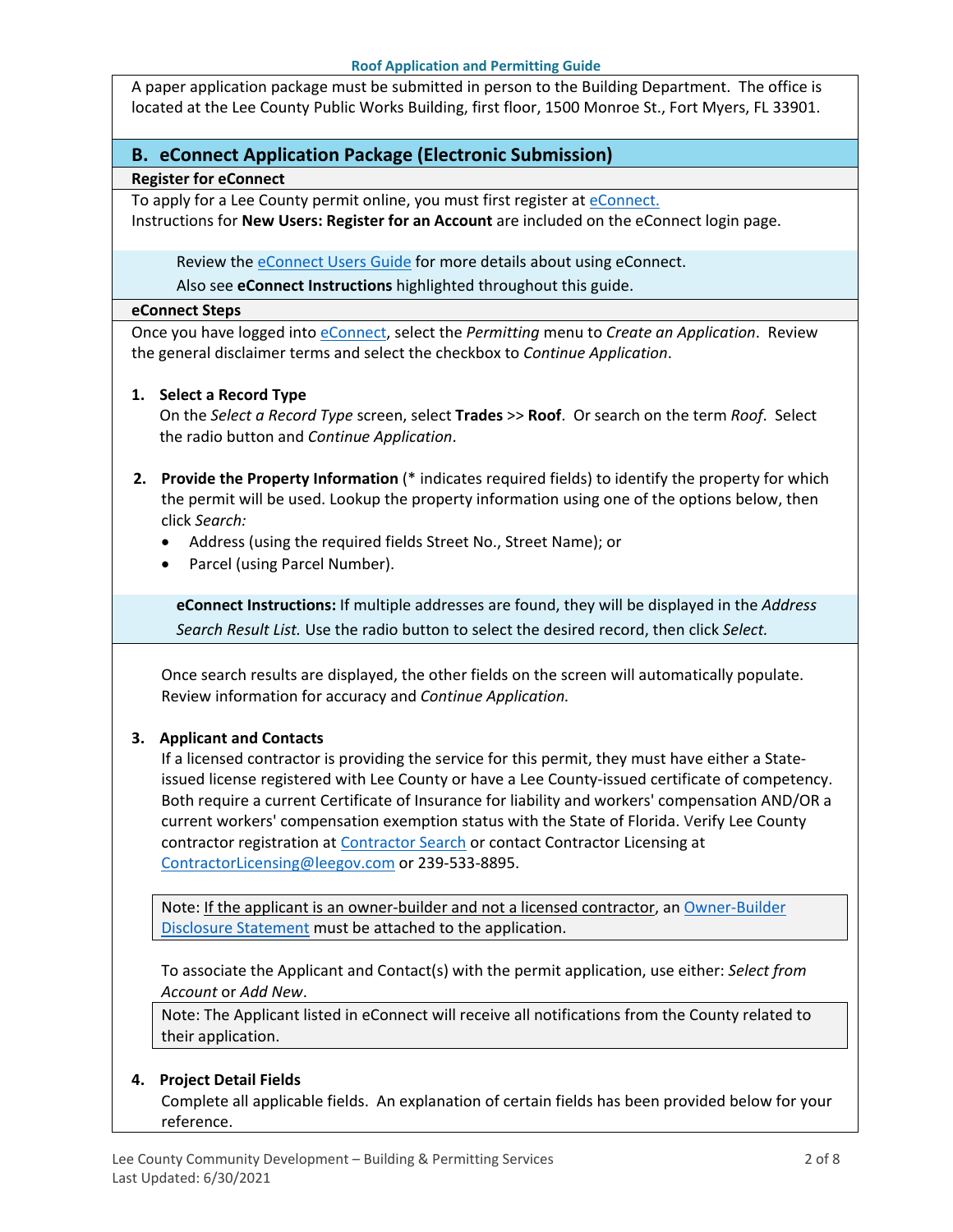- **Project Name:** What is the name of the project?
	- For Commercial Projects input the Project's Business Name (associated with the Business License) as the Project Name
	- For Residential Projects input the name of the community/subdivision or city as the Project Name
- **Brief Description of Proposed Work:** Provide enough detail for the reviewer to understand the permit-related details of the project and *Continue Application.*
- **Commercial/Residential:** Select the permit category (Options: *Commercial* or *Residential*)
- **Single Family:**
- **Private Provider Plan Review**: Is the plan being reviewed by a private provider? If yes, the Private Provider Compliance Affidavit and Notice to Building Officials of the Use Private Provider form must be submitted with this application. [Notice to Private Providers](https://www.floridabuilding.org/fbc/committees/Private_Providers/Private_Providers.htm) (Options: *Yes* or *No*).
- **Private Provider Inspections**: Will the project be inspected by a private provider?

Note: Private Provider Inspections are required if electing to use Private Provider Review services.

(Options: *Yes* or *No*).

• **Will the applicant recycle the construction debris?:**

(Options: *Yes* or *No*).

(If no, is selected for Single Family Tear Off, the Solid Waste Advanced Disposal Fee will be required at checkout).

### • **Type of Roof:**

(Options: *Built Up, Cedar, Shake Clay, Tile, Concrete Tile, Fiberglass Shingle, Metal, Metal over Shingle, Metal Tile, Modified, Multiple Types, Rolled Roofing, Shingle over Shingle, Single Ply, Urethane Coating)*

• **Will any structural work be done?**: (Options: *Yes* or *No*).

### **Shingle to Tile:**

- **Tear Off:**
- **Roof Pitch** (The angle, or pitch, of a roof is calculated by the number of inches it rises vertically for every 12 inches it extends horizontally. For example, a roof that rises 6 inches for every 12 inches of horizontal run has a "6/12" pitch.)
- **Roof Pitch Agreement:**
- **Job Value:**
- **Directions:** Provide directions to the property and the specific structure being permitted.

#### **5. Attachments/Documents**

- For Electronic Submittals: In the *Attachments* window, *Add* the required and conditional documents.
- For Paper Submittals: Provide the completed application, the Owner Builder Disclosure Statement and any other required and conditional documents.

(Use list of documents in Section 3.)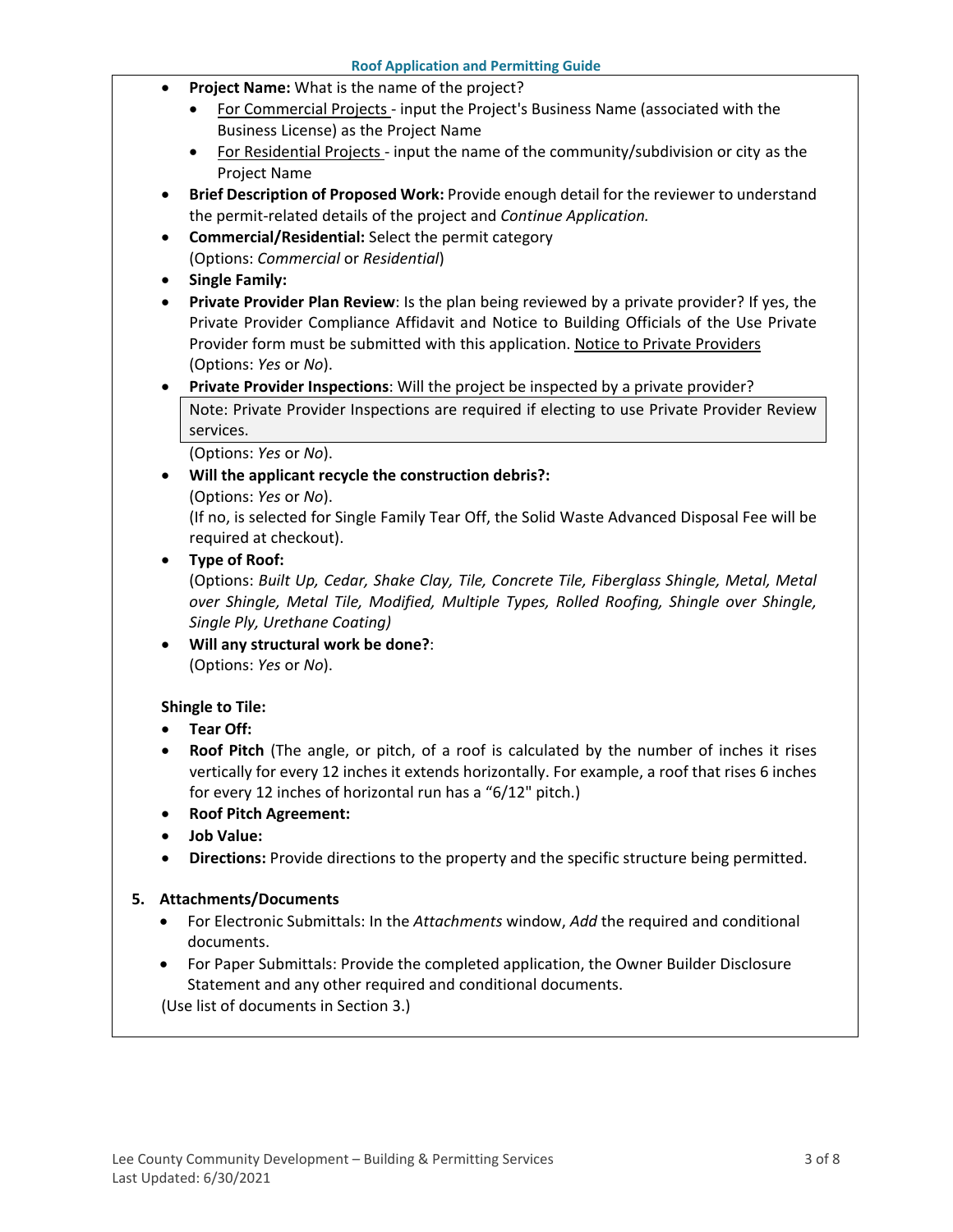# <span id="page-3-0"></span>**3. Attach Required and Conditional Documents**

*Notice: Lee County may request additional supporting documentation to process the permit. Additional*  restrictions applicable to this property may be found in public records, and there may be additional *permits required from other governmental entities such as water management districts, state or federal agencies.*

### **Required Documents**

### **1. Product Approval Numbers**

Product approval numbers are required for any roofing products as described in F.A.C. 61G20- 3.001. To assist with Product Approval Numbers, here are the [Florida Building Code](https://floridabuilding.org/pr/pr_default.aspx) and the [Miami-Dade County Product Approval](http://www.miamidade.gov/building/pc-search_app.asp) search links.

**Tips:**

- Provide only the specific Product Approval number, **INCLUDING the number after the decimal point,** as part of the permit application package. Applicants should ensure that the Product Approval to be used is for the site conditions (wind speed, exposure, flood zone, etc.) and that the product will be installed as detailed in the approval document.
- Solar tubes or skylights are among the products that need Product Approval Numbers; a roof plan must show the proposed location and quantity.

#### **2. Roof Plan**

Show the specific work area (front of roof, rear of roof, valley, center of flat or low slope roof, etc.) in reference to the dimensions of the overall roof.

**Tips:** Don't forget to include the location of vents, chimney, solar tubes, skylights, etc.

#### **Conditional Required Documents**

## **3. Owner-Builder Disclosure Statement**

If the installer is not using a licensed contractor and will act as an owner-builder, submit an [Owner-Builder Disclosure Statement.](https://www.leegov.com/dcd/PermittingDocs/OwnerBldrDisclosure.pdf)

### **4. Proof of Ownership**

If the ownership information on the permit application does not match the property owner information on the Lee County Property Appraiser's website [\(http://www.leepa.org\)](http://www.leepa.org/), submit proof of ownership, for example, a recorded Warranty Deed.

### **5. Permission Letter from Owner / HOA**

If the project is being done by a tenant or on property regulated by a home owners association, submit a letter verifying the owner or HOA's permission to proceed. It must include:

- Address of the project site;
- Type of work/permit that is being requested;
- Statement that the owner or HOA approves of the work/permit being done and gives permission to tenant/contractor to do the work;
- Permit number if already available; and
- Signature of property owner or authorized HOA official.

**Tips**:

Condo or homeowner associations usually have their own form for this permission process.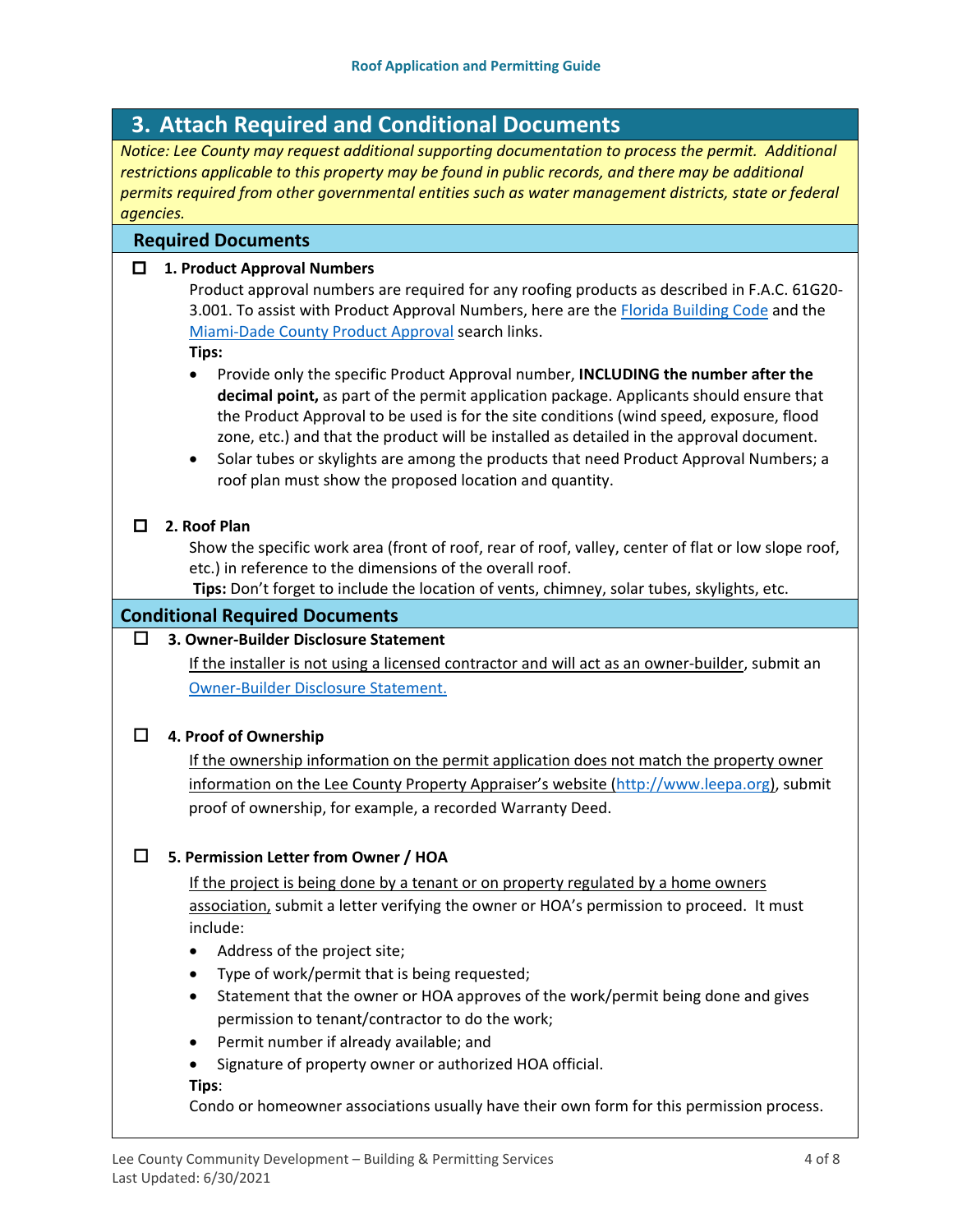| □ | 6. Engineer's Approval Letter (Shingle to Tile)                                                   |  |
|---|---------------------------------------------------------------------------------------------------|--|
|   | If the project replaces shingles with tile, submit an engineer's approval letter to confirm that  |  |
|   | the existing roof truss / rafter system is sufficient to accommodate the additional load.         |  |
| ப | 7. Documentation for Houses Built Prior to 1995                                                   |  |
|   | If a house was built before 1995 with a current value of \$300,000 or more, there may be          |  |
|   | additional requirements.                                                                          |  |
| ப | 8. Historical Architectural Review.                                                               |  |
|   | If the project is within a Historic District or is a Designated Historic Property, follow the     |  |
|   | regulations for <b>Designated Historic Districts</b> on the Lee County website. Please contact    |  |
|   | DCDHistoric@leegov.com if you have questions.                                                     |  |
| ப | 9. Notice of Commencement                                                                         |  |
|   | If project value is \$2,500 or more, submit the completed Notice of Commencement to the           |  |
|   | Lee County Clerk of Court to provide notice that improvement will be made to a real               |  |
|   | property. Permit cannot be issued until this notice is recorded with the Lee County Clerk of      |  |
|   | Court. Tip: Complete this as soon as possible; the lack of a Notice of Commencement               |  |
|   | submission commonly holds up issuance of the permit.                                              |  |
| □ | 10. Roof Pitch Agreement                                                                          |  |
|   | Prior to the permit being issued, Roof Pitch Agreement shall be completed and returned for        |  |
|   | approval by the Building Official, for any owner requesting the ability to replace shingles on an |  |
|   | existing roof with a pitch less than 2:12. The completed document, with Building Official's       |  |
|   | notarized signature, shall be recorded at Lee County Clerk of Court, and a Certified Copy of the  |  |
|   | recorded document returned to the Permitting division prior to obtaining any inspections.         |  |
| □ | 11. Permit, Approved Plans and Manufacturers' Specifications                                      |  |
|   | Required PRIOR TO FINAL INSPECTION on all re-roof permits for 1- and 2-family homes and all       |  |
|   | commercial permits. Roof Inspection Affidavit - to be completed by an Engineer/Architect,         |  |
|   | CBC, CBC, CRC, CCC, Building Inspector (licensed under F.S. 468), or Owner-Builder.               |  |
| □ | 12. Roof to Wall Connection Letter / Existing Roof Retrofit Affidavit                             |  |
|   | Required PRIOR TO FINAL INSPECTION for all residential retro-fits.                                |  |
|   | <b>Existing Roof Retrofit Affidavit</b>                                                           |  |
|   | Single-family homes valued at \$300,000 or more have additional requirements for this             |  |
|   | affidavit.                                                                                        |  |
|   | <b>Additional Details.</b>                                                                        |  |
|   |                                                                                                   |  |

**Roof Application and Permitting Guide**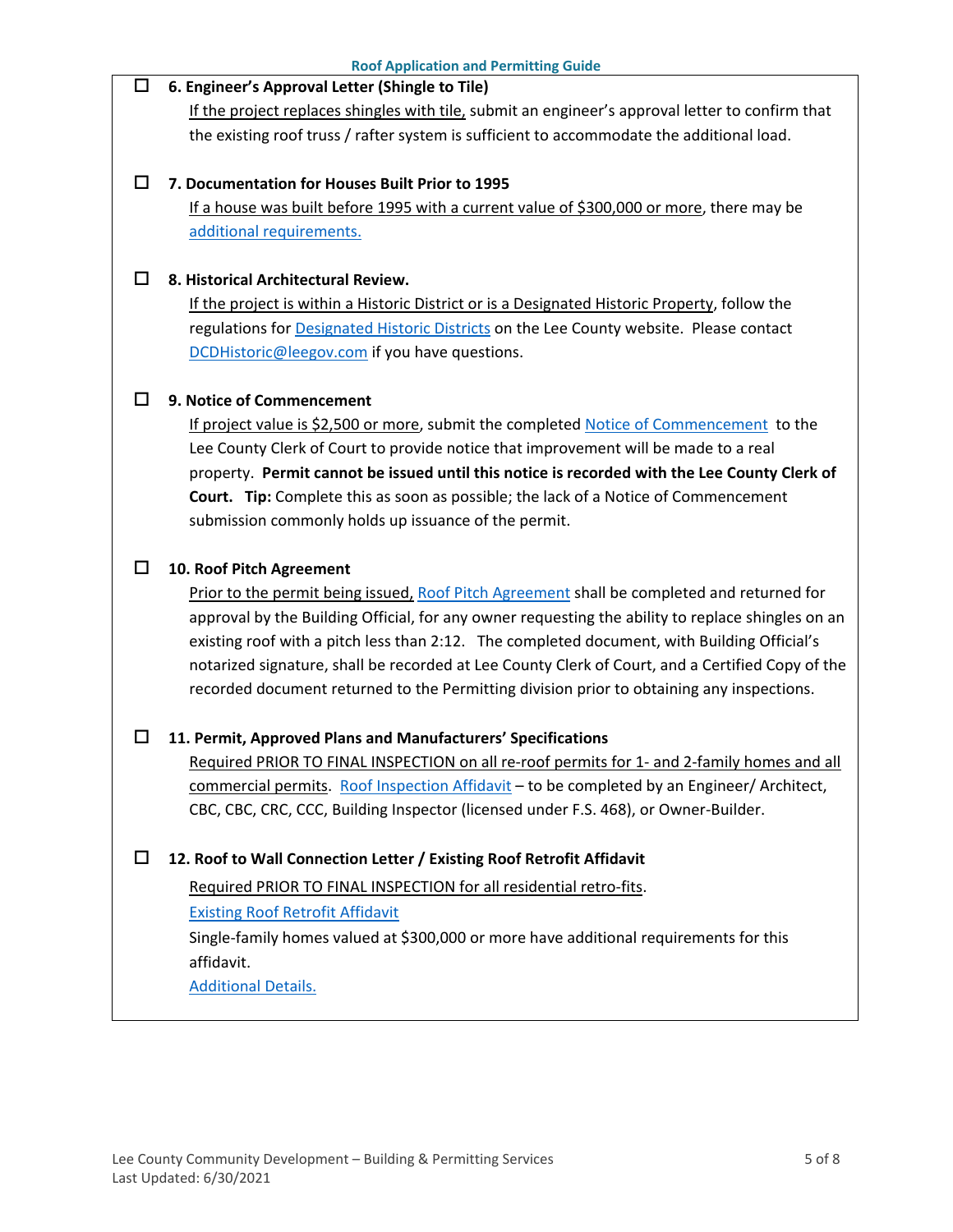# <span id="page-5-0"></span>**4. Understand the Review Process and Track Your Application Completeness Check**

When the application package is first received, it is reviewed for completeness to determine that the general application is complete and that all required documents, signatures, and seals are attached. If the package is incomplete, the applicant must provide missing information before the application package can be forwarded for review.

### **Application Review**

Complete applications are forwarded to multiple functional areas for review.

- eConnect applications can be reviewed simultaneously by the required reviewers.
- Paper applications are reviewed by one person at a time and must be physically handed off among the required reviewers.

Applicants can use [eConnect](https://accelaaca.leegov.com/aca/) at any time to track the progress of the application record through the process, for both Electronic and Paper submittals.

**eConnect Instructions:** Search for your permit application using *My Records*, the *Global Search* or the *Search Applications* under the *Permitting* menu. Click on the record number for your permit application to see the Records Status, Conditions and Record Details.

#### **Notice of Rejection**

If applicable, the final reviewer consolidates all comments and an email notice is sent to the applicant.

**Rejection Notice:** A rejection notice will be sent to the applicant with specific points of failure that must be corrected and resubmitted for approval. Applicants have 30 days to address the points of failure and to resubmit information and documentation. A cover letter addressing the points of failure is required with the resubmittal.

- **Resubmitting an Application via eConnect:** To update the required information and to ensure correct versioning in eConnect, **attachments that are resubmitted should have the same file name as the original.**
- **Resubmitting a Paper Application:** Bring updated documentation to the first floor of the Lee County Public Works Building, 1500 Monroe St., Fort Myers, FL 33901.

### **Notice of Approval**

**File Verification - Notification**: Staff completes a final document review to determine any outstanding documents and invoice all applicable fees. The "Ready Sheet" outlining outstanding fees and required documents is emailed to the applicant.

## <span id="page-5-1"></span>**5. Receive Your Permit**

Applicants who applied electronically may access their permit(s) and approved plans from [eConnect.](https://accelaaca.leegov.com/aca/)

**eConnect Instructions:** Search for your permit application using *My Records*, the *Global Search* or the *Search Applications u*nder the *Permitting* menu. Click on the record number for your permit application, and select *Attachments.* All documents will be listed. Choose the *Actions*  drop-down to review document details. Click on the document name to open or save.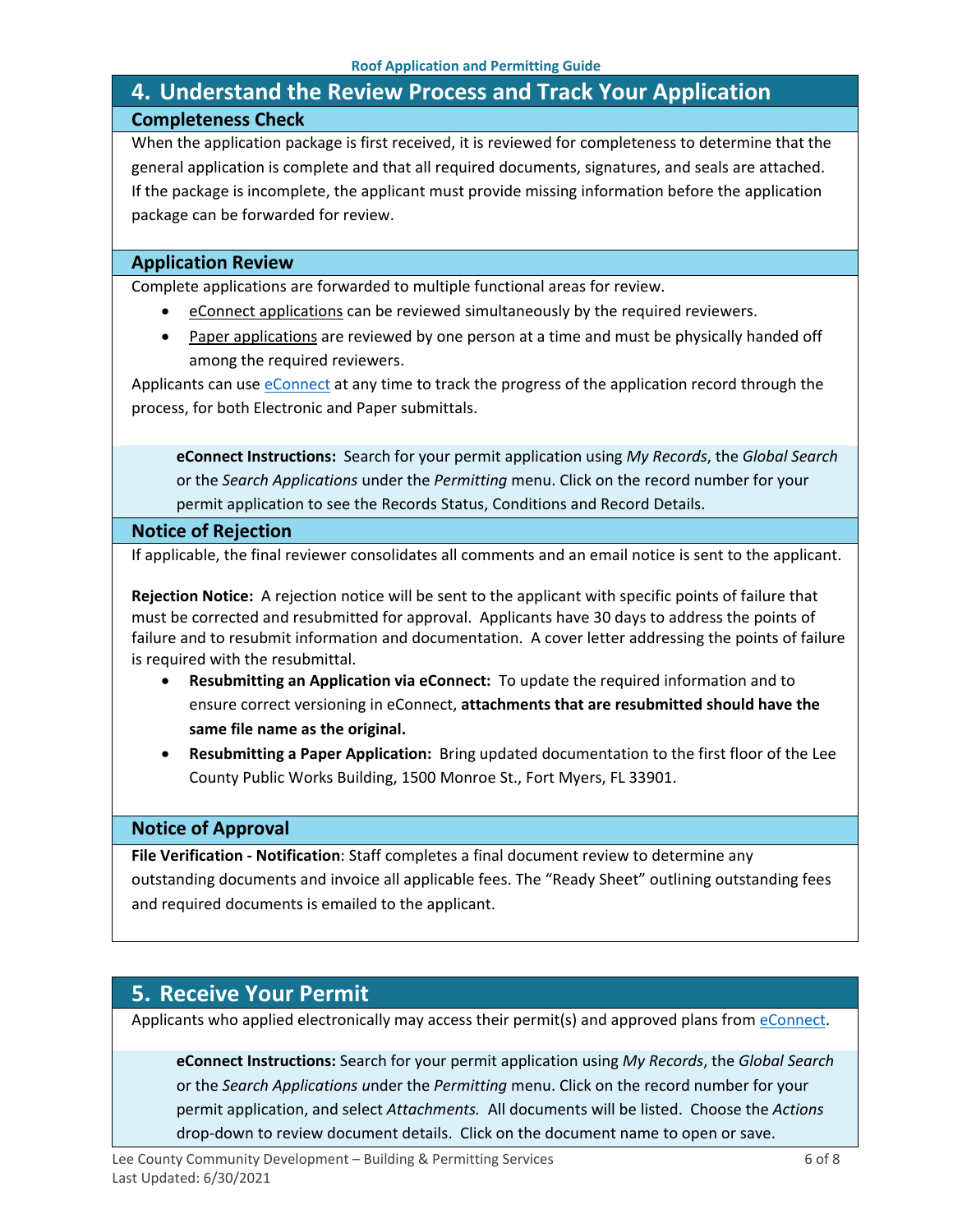For Paper Applications: The permit and approved plans are issued in person at the Lee County Public Works Building, 1500 Monroe St., Fort Myers, FL 33901.

Note: Owner-Builders are required by Florida Statute to **personally appear** at the Lee County Public Works Building, 1500 Monroe St., Fort Myers, FL 33901 to sign for the building permit regardless of how it was submitted.

Issued permits must pass at least one inspection within 180 days from issuance or the permit will expire.

# <span id="page-6-0"></span>**6. Pay Your Fee(s)**

All payments must be received prior to scheduling an inspection.

### **Payment Options:**

- Make payments through [eConnect](https://accelaaca.leegov.com/aca/)
- Deliver the payment in person to the Lee County Public Works Building, 1500 Monroe St., Fort Myers, FL 33901
- Make a credit card payment by phone, 239-533-8997, option \*.

**Cash is not accepted**; please pay by credit/debit card, check, eCheck, or money order.

**eConnect Instructions:** Search for your permit application using *My Records*, the *Global Search,* or the *Search Applications* under the *Permitting* menu. Click on the record number for your permit application, select the menu option for *Payments* >> *Fees,* then click *Pay Fees*  button, review fees, select *Continue Application*, enter your payment information and click *Submit Payment*.

# <span id="page-6-1"></span>**7. Request Inspection(s)**

Reference the issued permit for a list of the required inspections.

When ready, applicants may request inspections through [eConnect,](https://accelaaca.leegov.com/aca/) as well as by calling the [Automated Inspection System,](https://www.leegov.com/dcd/BldPermitServ/Insp/AutoInsp) 239-533-8997.

The Permit, Approved Plans and Manufacturers' Specifications are required to be onsite during the inspection.

**eConnect Instructions:** Search for your permit application using *My Records*, the *Global Search,* or the *Search Applications* under the *Permitting* menu. Click on the record number for your permit application, select *Inspections* then select the *Schedule or Request an Inspection* button, select the inspection(s) from the list and *Continue.* Select the date and verify the contact and location information, then click *Finish.*

### **Common Inspections Include:**

### **Shingle/Metal Over Shingle**

501 Roof Dry In 503 Roof Final – Schedule after submittal of the Inspection Affidavit and after the job is completed

**Shingle Tear-off** 501 Roof Dry In